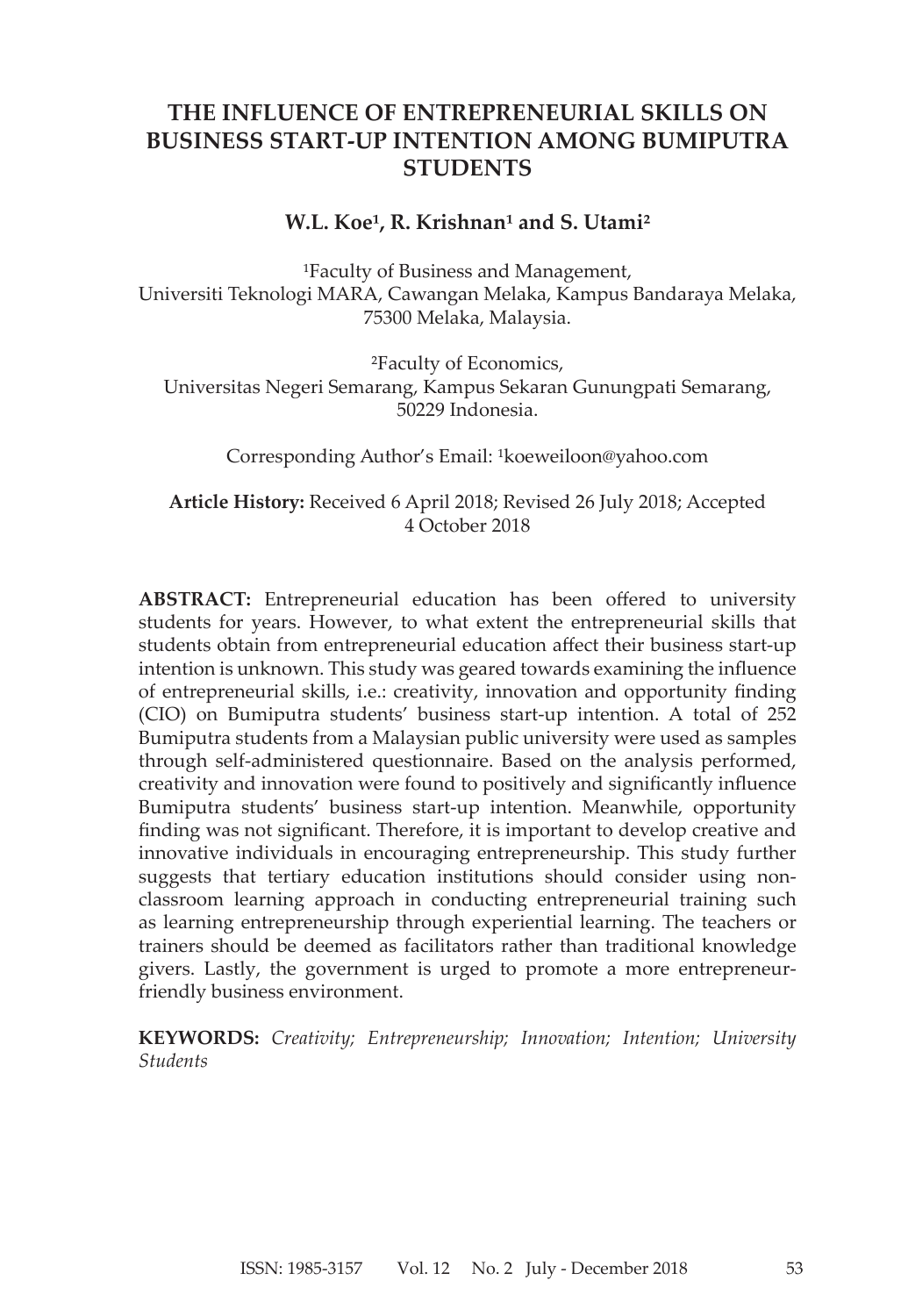# **1.0 INTRODUCTION**

In Malaysia, the government has exerted various efforts to promote entrepreneurship as a career among the Malaysians, specifically the youths. In doing so, entrepreneurship has been offered as an academic course to tertiary students in most universities. The main purpose of offering entrepreneurial education is to equip the students with sufficient and competitive entrepreneurial skills. It is hoped that the students would turn up as entrepreneurs after their graduation or become entrepreneurial individuals. Although many efforts have been put forth, developing young entrepreneurs is still considered a challenging task because university graduates are not showing much interest in starting up their own business [1]. Becoming an entrepreneur is not a simple move. An entrepreneurial process does not only associate with solving managerial problems, but it is a more complex process which requires the application of entrepreneurial skills [2]. Entrepreneurial skills are important for an individual to involve in entrepreneurship and manage a successful business. The decision to become an entrepreneur is always an intentional and planned behavior [2-3]. Malaysian universities have spent a lot of resources on providing entrepreneurship courses and programs for their students. However, to what extent the entrepreneurial skills influence the students' intention to start a business still remains unanswered. Specifically, the influence of entrepreneurial skills on university students' intention to start up own business has not been widely assessed in the local context.

From the extant pieces of literature, several local studies have examined students' entrepreneurial intention [4-6]. According to behavioral intention theory, skills are considered capabilities which affects a person's behavioral intention. However, not many previous studies have examined entrepreneurial skills. In addition, most local studies which used students as a subject of the study did not cluster the sample into an appropriate group for example; they studied the students' intention from all races [5, 7-8]. Specifically, Bumiputra or "sons of the soul" should not be overlooked in understanding entrepreneurship in Malaysia [9]. Bumiputra which consists of Malays and other local natives such as Kadazan, Iban and Dusun forms the dominated population in Malaysia. It is indeed a group of people who require further investigation on their intention to start a business. As such, this study focuses on Bumiputra students.

Due to the above limitations and gaps, this study was to examine the influence of entrepreneurial skills on Bumiputra students' business start-up intention. It is hoped that this study can flourish the literature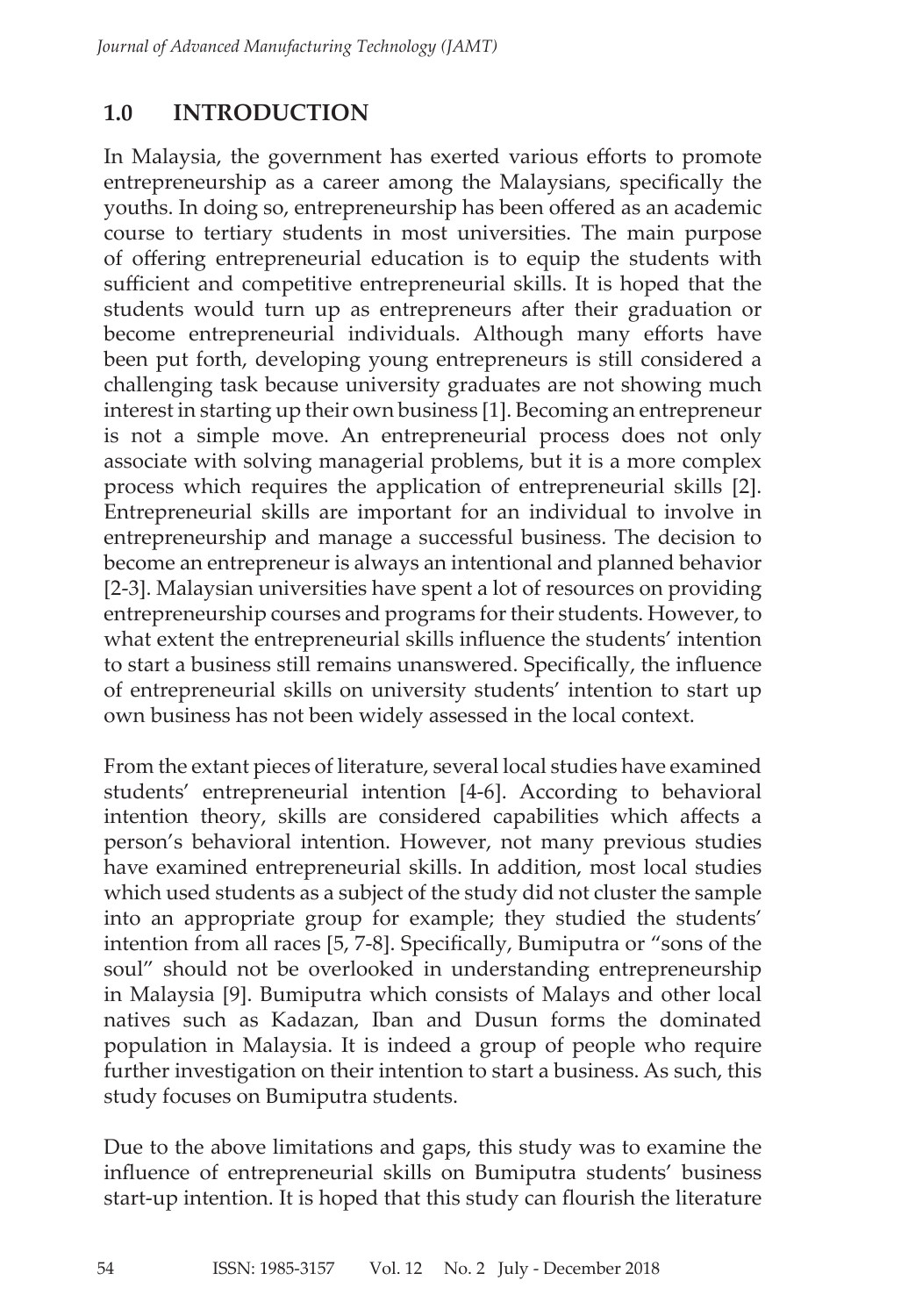on entrepreneurship and shed some lights on Bumiputra students' entrepreneurial intention.

### **1.1 Business Start-Up Intention**

Intention to start-up a new business is closely related to entrepreneurship. Intention to start-up a business is compatible with entrepreneurial intention. Some researchers have used these two words interchangeably [10]. In addition, "intention to create new venture" and "entrepreneurial intention" could be used simultaneously [11]. Entrepreneurial intention can be referred as a person's intention to set up his/her own business in the future [12]. Focusing on intention is viable because it is difficult to measure actual behavior in a research [13].

Over the years, researchers have agreed that intention to start-up a business is affected by various factors such as entrepreneurial knowledge and skills [14]. Specifically, women entrepreneurs could use the business-related skills and knowledge to start new ventures and also start multiple businesses [15-16]. In addition, perceived entrepreneurial skills demonstrated a positive role in explaining the entrepreneurial intention of university students [17]. Intentional model argued that perceived feasibility is important in influencing a person's intention. Perceived feasibility can be explained as the ability or knowledge that is possessed by an individual. However, most studies that have adopted the model did not identify a specific type of feasibility. This study examined a specific type of feasibility namely entrepreneurial skills.

### **1.2 Entrepreneurial Education and Skills**

Universities in the globe are offering various entrepreneurial courses to their students, ranging from full-time programs to part-time short courses. This is because entrepreneurship can be taught and learned through entrepreneurial education in various ways. Entrepreneurial training is an important element in the entrepreneurship development process [18]. Certain entrepreneurial qualities such as having entrepreneurial parents and innate risk-taking propensity cannot be taught but certain entrepreneurial competencies can be trained [19]. Entrepreneurial skills can be acquired [20] and one can obtain the said skills through well-designed entrepreneurial courses and training [21]. Specifically, women entrepreneurs have successfully gained new skills and knowledge relevant to running a business from entrepreneurial training [15]. In addition, students' entrepreneurial skills could be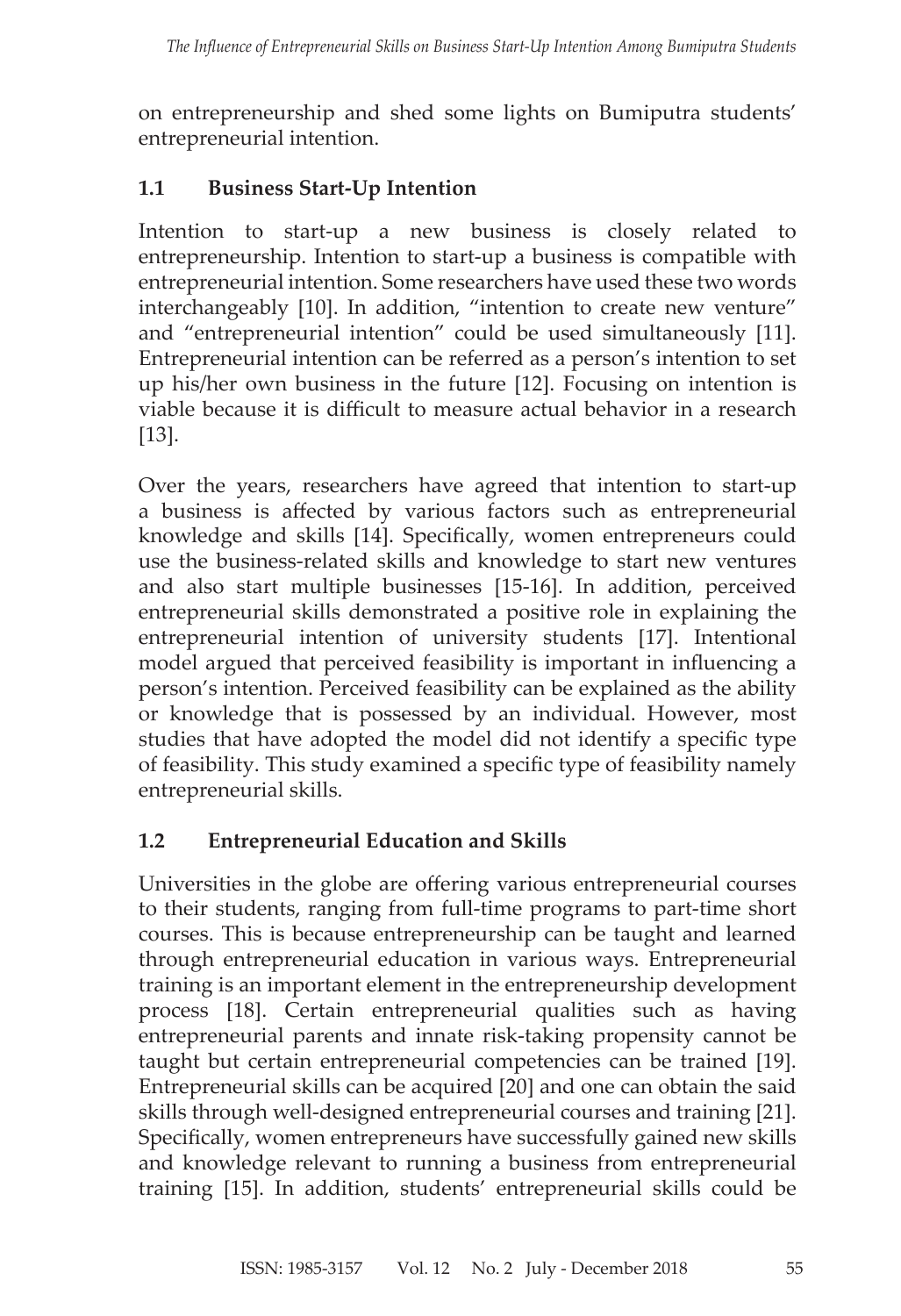successfully improved through interaction with real business people in various live-projects [22]. The finding showed that entrepreneurial skills are learnable. Mastering entrepreneurial skills are one of the outcomes of those entrepreneurial programs or courses. As universities are playing a role in providing competitive entrepreneurship education [23], they can provide formal and informal entrepreneurial education to learners in order to equip them with the necessary knowledge and skills [24-25].

Entrepreneurial skills are basic skills critical to start, manage, develop and create a successful business [20]. Specifically, entrepreneurial skills are important abilities that help entrepreneurs to integrate practices in achieving a business objective [21]. Moreover, entrepreneurs also need those skills to compete with competitors and survive in the industry. To date, there is still no consensus on the elements of entrepreneurial skills. For instance, researchers categorized entrepreneurial skills that women entrepreneurs learn from an entrepreneurial training into risk propensity, creativity and innovation, opportunity identification, role model, networking, leadership, motivation, attitude, social skills and business start-up skills [15]. Extant study has also identified several substantial entrepreneurial skills, such as critical thinking, problemsolving, risk-taking, innovation, creativity, and collaboration [26]. In addition, entrepreneurial skills can be measured as market awareness, creativity, and flexibility [27]. This study only examined three entrepreneurial skills which can be learned through entrepreneurial training namely creativity, innovation and opportunity finding (CIO) [28].

Creativity could change a symbolic domain in a culture. New songs, new ideas, and new machines are examples of outcomes from creativity [29]. It also refers to something new, such as a new solution, method, device or artistic object. Meanwhile, innovation can be explained as the capacity to introduce new processes, products or ideas to existing practices in an organization [30] in order to increase the organizational performance or effectiveness [31]. Creativity and innovation are closely related to the development of a particular business especially in today's knowledge economy which emphasizes on production and distribution of knowledge and information [32]. Creativity and innovation are also playing a significant role in affecting a person's entrepreneurial intention. For instance, innovativeness is significantly correlated to the entrepreneurial intention of university students [33]. Another study also found that students who complete their entrepreneurial courses are more creative and innovative, and show higher entrepreneurial intent than before [34]. Meanwhile, opportunity finding can be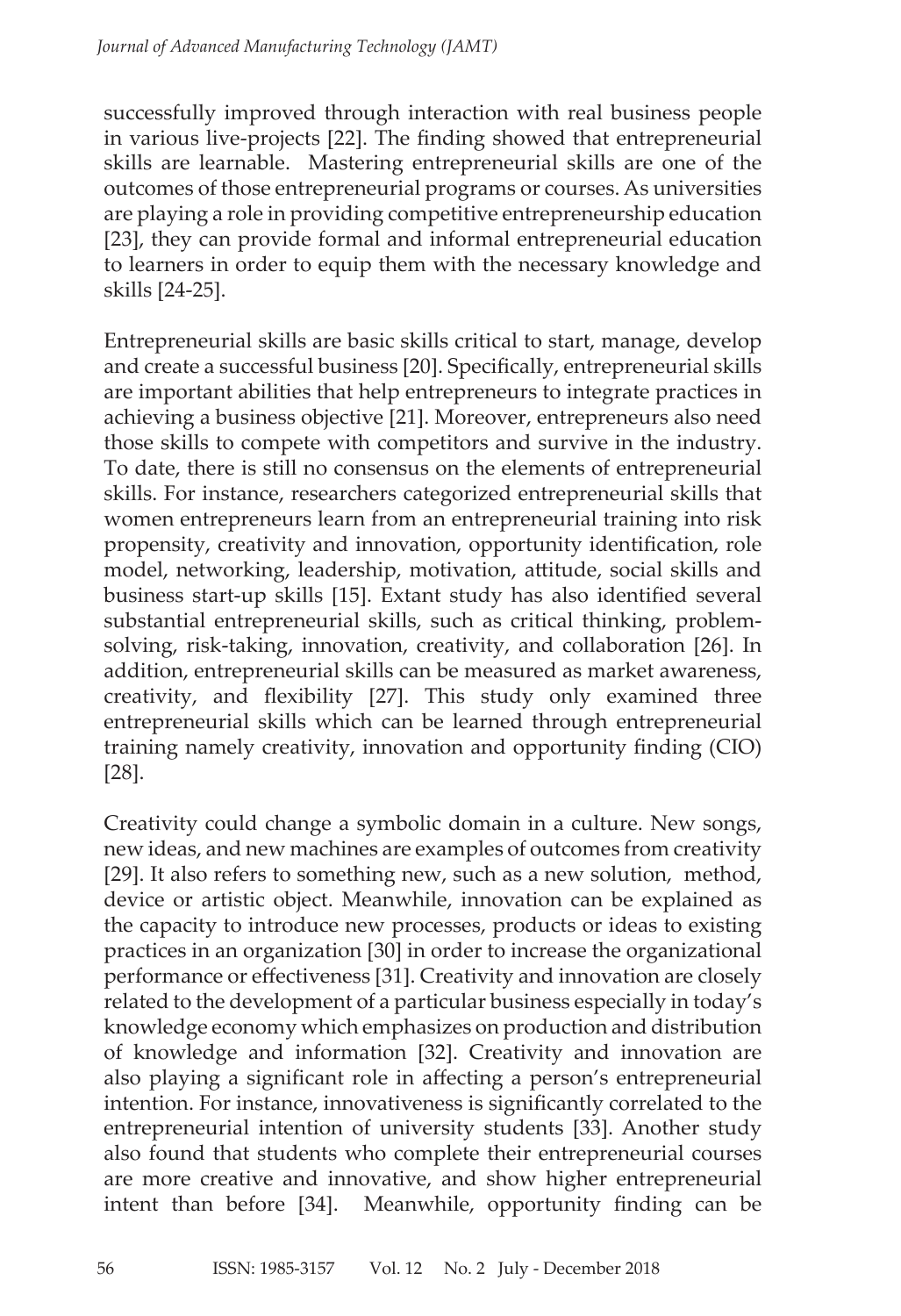students who complete their entrepreneurial courses are more

delineated as identification of vacuums or openings in a changing market or business environment [28]. It is an important ability which differentiates a successful entrepreneur from a non-entrepreneur [35]. As stated by some scholars, one of the fundamental entrepreneurship research questions is "why, when and how some people, and not others, discover and exploit opportunities" [36]. The statement shows that people possess different ability in recognizing business opportunity, propre possess american ability in recognizing business opportunity and entrepreneurs are those who are able to do so. na entrepreneurs are those who are able to do so.

Based on the above discussion, the following framework and hypotheses Based on the above discussion, the following framework and are suggested for this study:



Figure 1: Research model Figure 1: Research model

- H1: Creativity significantly influences business start-up intention. H1: Creativity significantly influences business start-up intention.
- H2: Innovation significantly influences business start-up intention. H2: Innovation significantly influences business start-up intention.  $\frac{1}{2}$ . Innovation significantly influences business start-up interferom.
- H3: Opportunity finding significantly influences business start-up intention.

#### **2.0 METHODOLOGY 2.0 METHODOLOGY**

The population of this study comprised Bumiputra undergraduate students who registered in full-time Bachelor's degree programs in a Malaysian public university. The students were from different faculties in the university, hence, proportionate stratified sampling was performed in this study to ensure the sufficient number of students performed in this state) to choint the same data rank of statements was selected from each faculty. The selected samples must not start or own any businesses at the time data was collected. A total of 350 or own any businesses at the time data was conceted. A total or 550 questionnaires were distributed to respondents and only 273 were returned. However, after the data screening process, 252 questionnaires were deemed usable. Thus, the response rate was 72%. Data were collected through self-administered questionnaires using closed-ended questions in a classroom setting.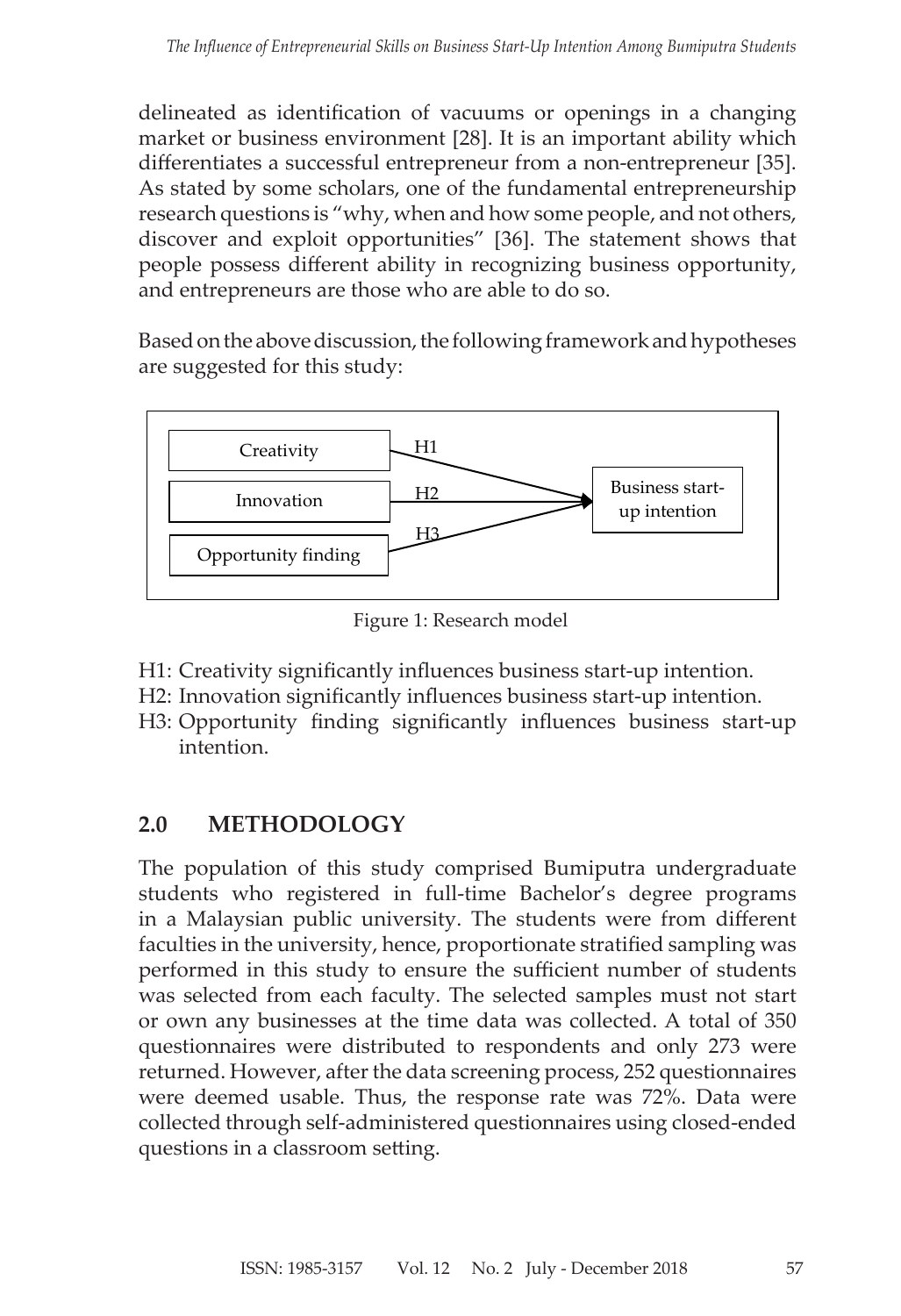All questions were adapted from previous studies [37-39] to ensure items' reliability and validity. Respondents were required to indicate their ratings based upon a five-point Likert scale, ranging from 1-Strongly Disagree to 5-Strongly Agree. Likert scale was appropriate in understanding people's perceptions. As the respondents were wellversed in English, no translation of the questionnaire was required.

# **3.0 RESULTS AND DISCUSSION**

#### **3.1 Background of Respondents**

A total of 252 completed and usable responses were analysed to determine the respondents' profile. Most respondents were female  $(n=167; 66.27%)$  and from social sciences field of studies  $(n=221; 87.70%)$ , such as business and management, accounting, mass communication and hotel and tourism management. Most students had part-time working experience (n=174; 69.05%). It is also worth mentioning that nearly half of the respondents' parents owned a business (n=132; 52.38%).

#### **3.2 Reliability, Mean, Standard Deviation and Pearson Correlation**

The values of internal consistency, mean, standard deviation and Pearson correlation coefficient (r) are summarised in Table 1. The items measuring the variables were deemed reliable and excellent because the Cronbach's alpha values for each of the variable was well above 0.70. In terms of entrepreneurial skills, innovation was rated the highest  $(m=4.20; SD=0.52)$ , followed by opportunity findings  $(m=4.16; SD=0.54)$ and creativity (m=4.11; SD=0.63). In addition, the students also agreed that they possessed business start-up intention (m=3.64; SD=0.51).

Table 1 also depicts the Pearson correlation coefficient (r) between pairs of variables. All pairs of variables were found to have significant associations between one and another (0.43≤r≤0.64; sig<0.01). The greatest r-value was recorded by two pairs of variables, namely creativity-innovation (r=0.64) and creativity-opportunity finding (r=0.64), while the lowest r-value was found between opportunity finding and business start-up intention (r=0.43). None of the r-values was greater than 0.70, hence, multicollinearity did not exist [40].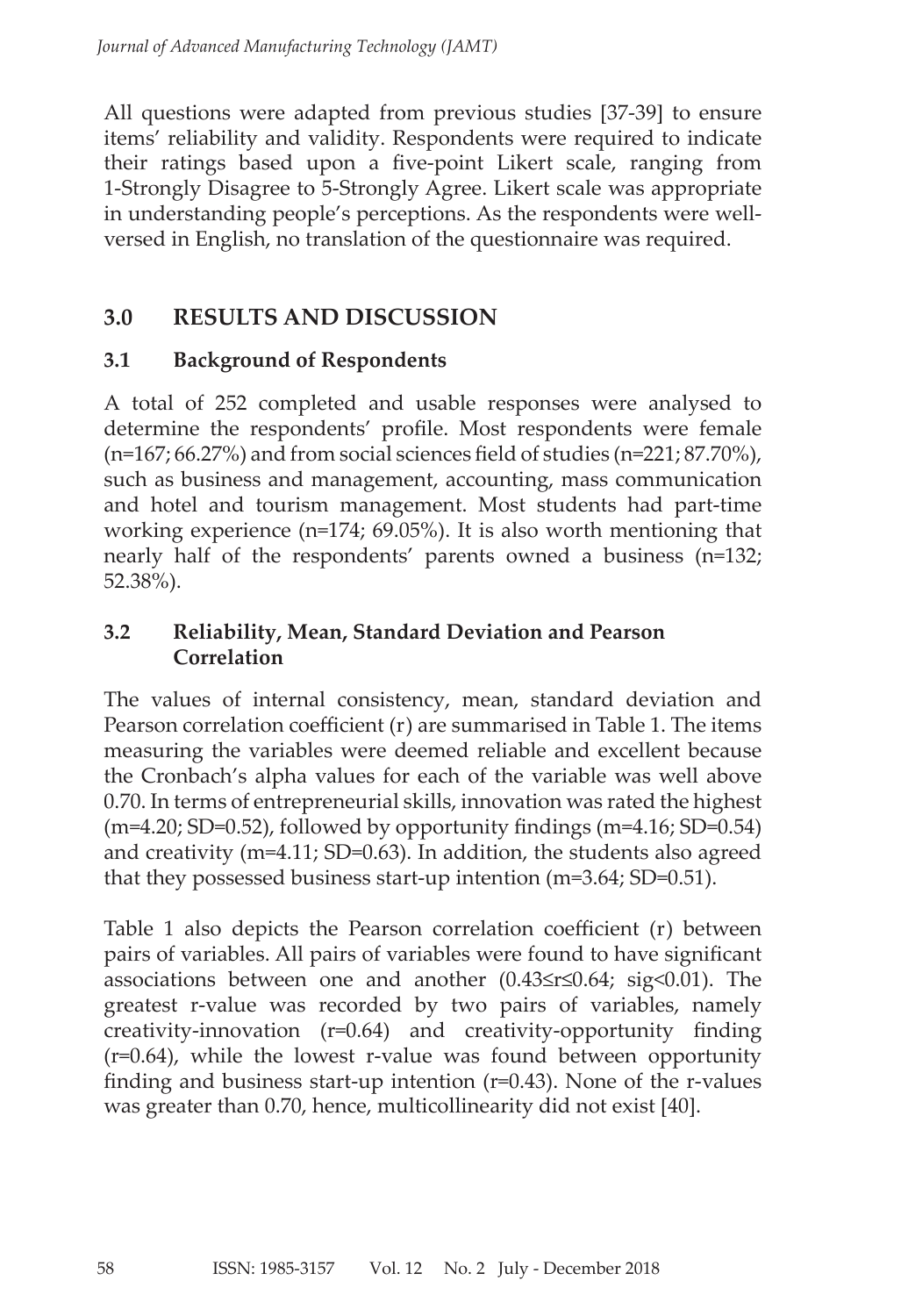|            | $\alpha$ | Mean | Std. Dev | <b>CR</b> | IN       | OF       | <b>BSI</b> |
|------------|----------|------|----------|-----------|----------|----------|------------|
| <b>CR</b>  | 0.84     | 4.11 | 0.63     |           |          |          |            |
| IN         | 0.83     | 4.20 | 0.52     | $0.64**$  |          |          |            |
| OF         | 0.83     | 4.16 | 0.54     | $0.64**$  | $0.59**$ |          |            |
| <b>BSI</b> | 0.79     | 3.64 | 0.51     | $0.46**$  | $0.45**$ | $0.43**$ |            |

Table 1: Descriptive analysis and Pearson correlation

CR: creativity; IN: innovation; PF: opportunity finding; BSI: business start-up intention

\*\*Correlation is significant at the 0.01 level (2-tailed)

### **3.3 Multiple Regressions Analysis**

This study performed a multiple regressions analysis to examine the hypotheses. Multiple regressions analysis requests that data should be normally distributed with non-existance of multicollinearity. The data achieved normality because both Kolmogorov-Smirnov (K-S) test and Shapiro-Wilk (S-W) test were found to be not significant (K-S, sig.=0.13) (S-W, sig.=0.27). In addition, non-multicollinearity was also found because VIF values were below 10 and tolerance values were greater than 0.1 (Table 2) [40].

The results from multiple regressions analysis (Table 2) further indicated that the model was statistically fit (F-statistic=18.84; p-value<0.01). The R-squared value was 0.47 (47%) which signified that creativity, innovation and opportunity finding explained business start-up intention as much as 47%. Meanwhile, other variables explained 53% of the variation in business start-up intention. The R-squared value could be considered as respectable because it was above 0.4 [40].

All the three factors positively influenced business start-up intention. However, in terms of their significance, creativity  $(β=0.41;$ p-value<0.01) and innovation (β=0.27; p-value<0.05) were found to significantly influence business start-up intention. A non-significance result was recorded for opportunity finding ( $\beta$ =0.12; p-value>0.05). As such, creativity was identified as more important than innovation in influencing business start-up intention. As for the hypotheses testing results, the statistical results proved that H1 and H2 were supported, while H3 was not supported.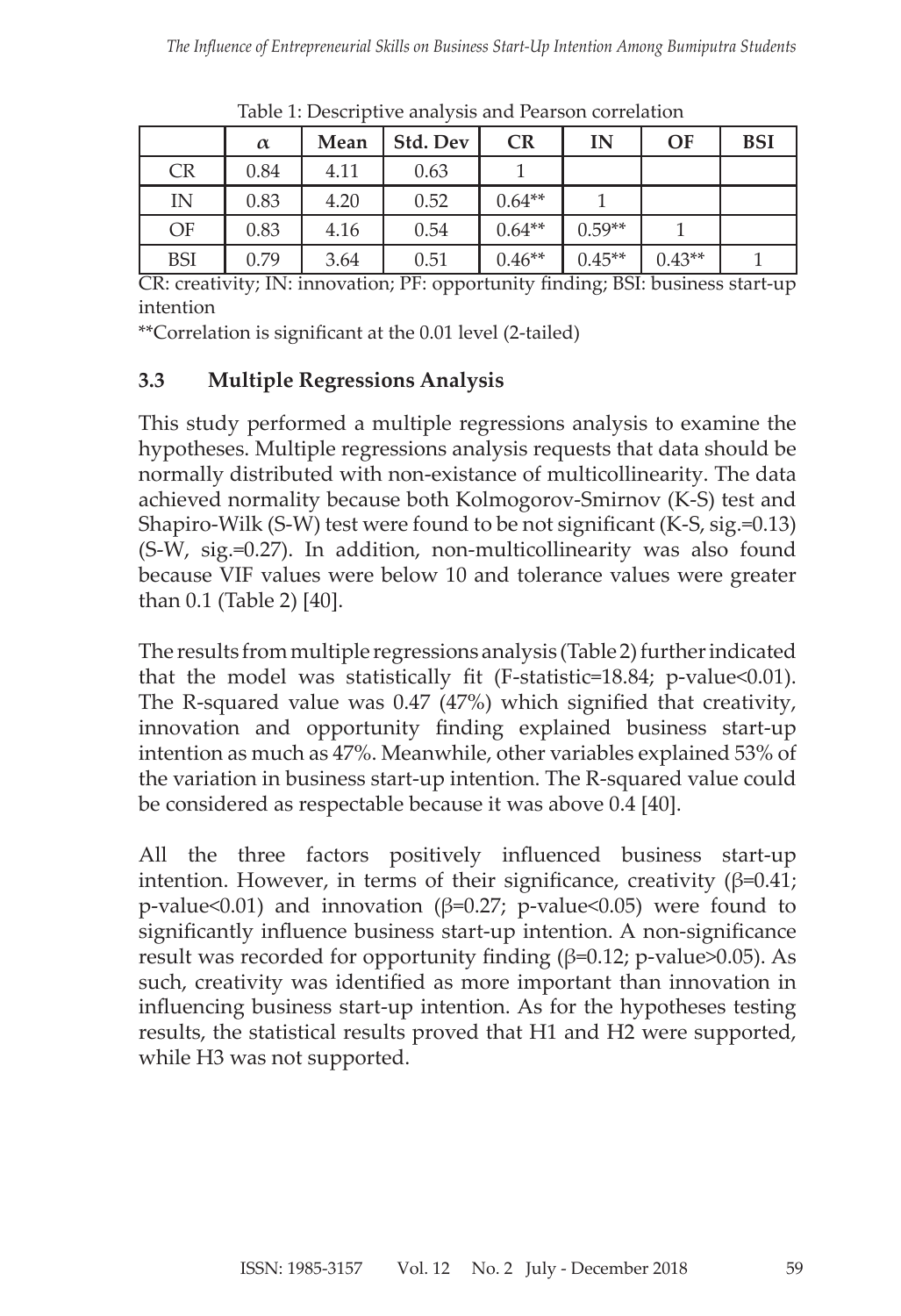| Model        | Standardized Beta         |      | Sig.   | Tolerance | VIF  |  |  |  |  |
|--------------|---------------------------|------|--------|-----------|------|--|--|--|--|
| <b>CR</b>    | 0.41                      | 3.32 | < 0.01 | 0.32      | 2.87 |  |  |  |  |
| IN           | 0.27                      | 2.23 | 0.03   | 0.56      | 2.11 |  |  |  |  |
| OF           | 0.12                      | 1.16 | 0.25   | 0.27      | 1.35 |  |  |  |  |
|              |                           |      |        |           |      |  |  |  |  |
| F-statistics | 18.84 (p-value $< 0.01$ ) |      |        |           |      |  |  |  |  |
| R-squared    | 0.47                      |      |        |           |      |  |  |  |  |

Table 2: Multiple regressions analysis

CR: creativitiy; IN: innovation; PF: opportunity finding Dependent variable: BSI: business start-up intention

#### **3.4 Discussion**

Statistical results confirm that creativity and innovation play a positive and significant role in affecting students' business start-up intention. The findings support previous studies' notion that creativity and innovation are two important elements in developing successful entrepreneurial individuals [33-34]. Apart from the traditional entrepreneurial and business knowledge that students learn from the lectures, students nowadays have many chances and various channels to access new information. For instance, they could easily obtain new information from a variety of Internet sources such as search engines and social media sites. The acquisition of new information helps to stimulate their thinking, have more creative ideas and spark more new ideas. Innovations are building blocks of the future economy [2]. Specifically, new developments in technology are important for the country to leapfrog others and create a better economy [41]. Creativity and innovation are inter-related. Students are able to acquire new information and new knowledge to generate new ideas, gearing toward innovativeness. They possess both creativity and innovation which in turn, influence their business start-up intention. Nevertheless, opportunity finding is not a significant factor which affects business start-up intention in this study. This might be attributed to the fact that respondents are full-time university students. They might not have enough skills and experience in analyzing environmental situation. They could also be less sensitive to the real business environment. This is probably because they mainly receive classroom or traditional pedagogical type of entrepreneurial training. Furthermore, lack of usable resources could also be a reason that they are not able to recognize a business opportunity.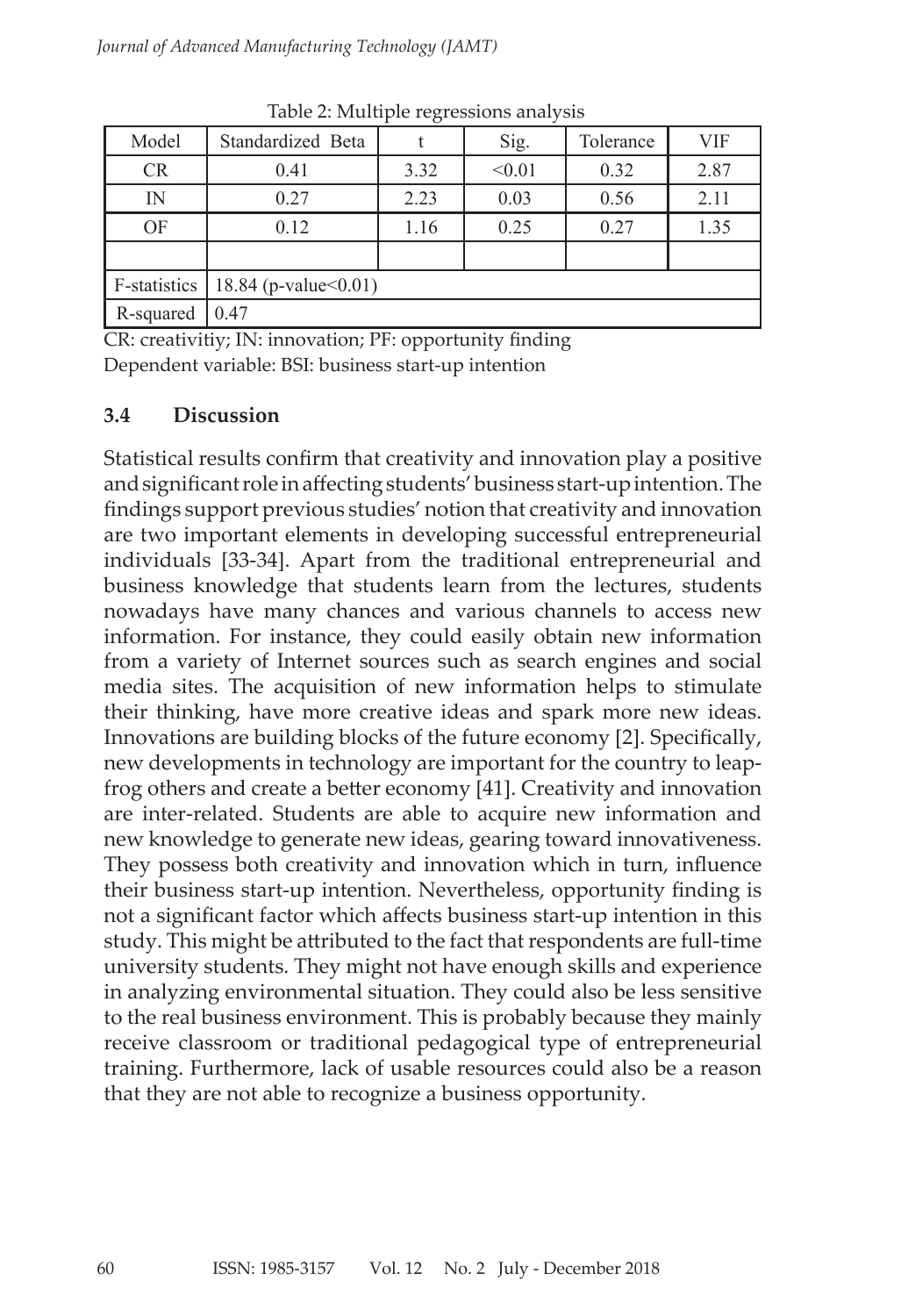# **4.0 CONCLUSION**

The aim of this study is to identify the influence of entrepreneurial skills namely creativity, innovation and opportunity finding (CIO) on Bumiputra students' business start-up intention. Based on the analysis, creativity and innovation are the two significant factors that influence Bumiputra student's business start-up intention. This study contributes to both literature and practice. For instance, it adds to the existing literature by focusing on the relationship between CIO and intention. It also shed lights on Bumiputra university students' business start-up intention.

## **ACKNOWLEDGMENTS**

The authors would like to express their deepest gratitude to the management of Universiti Teknologi MARA (UiTM), Cawangan Melaka for providing the financial support and all their friends and colleagues who have offered their helping hands in various occasions.

# **REFERENCES**

- [1] N. Mohamad, H.E. Lim, N. Yusof, M. Kassim and H. Abdullah, "Estimating the choice of entrepreneurship as a career: the case of Universiti Utara Malaysia", *International Journal of Business and Society*, vol. 15, no. 1, pp. 65-80, 2014.
- [2] R.D. Hisrich, M.P. Peters and D.A. Shepherd, *Entrepreneurship*, 10th ed. New York: McGraw-Hill, 2017.
- [3] N.F. Krueger, M.D. Reilly and A.L. Carsrud, "Competing models of entrepreneurial intentions", *Journal of Business Venturing,* vol. 15, no. 5-6, pp. 411–432, 2000.
- [4] Y.K. Ooi, C. Selvarajah and D. Meyer, "Inclination towards entrepreneurship among university students: an empirical study of Malaysian university students", *International Journal of Business and Social Science,* vol. 2, no. 4, pp. 206-220, 2011.
- [5] A.Y. Md Yasin, N.A.A. Nik Mahmood and N.A. Nik Jaafar, "Students' entrepreneurial inclination at a Malaysian polytechnic: a preliminary investigation", *International Education Studies*, vol. 4, no. 2, pp. 198-207, 2011.
- [6] Z.M. Zain, A.M. Akram and E.K. Ghani, "Entrepreneurship intention among Malaysian business students", *Canadian Social Science*, vol. 6, no. 3, pp. 34-44, 2010.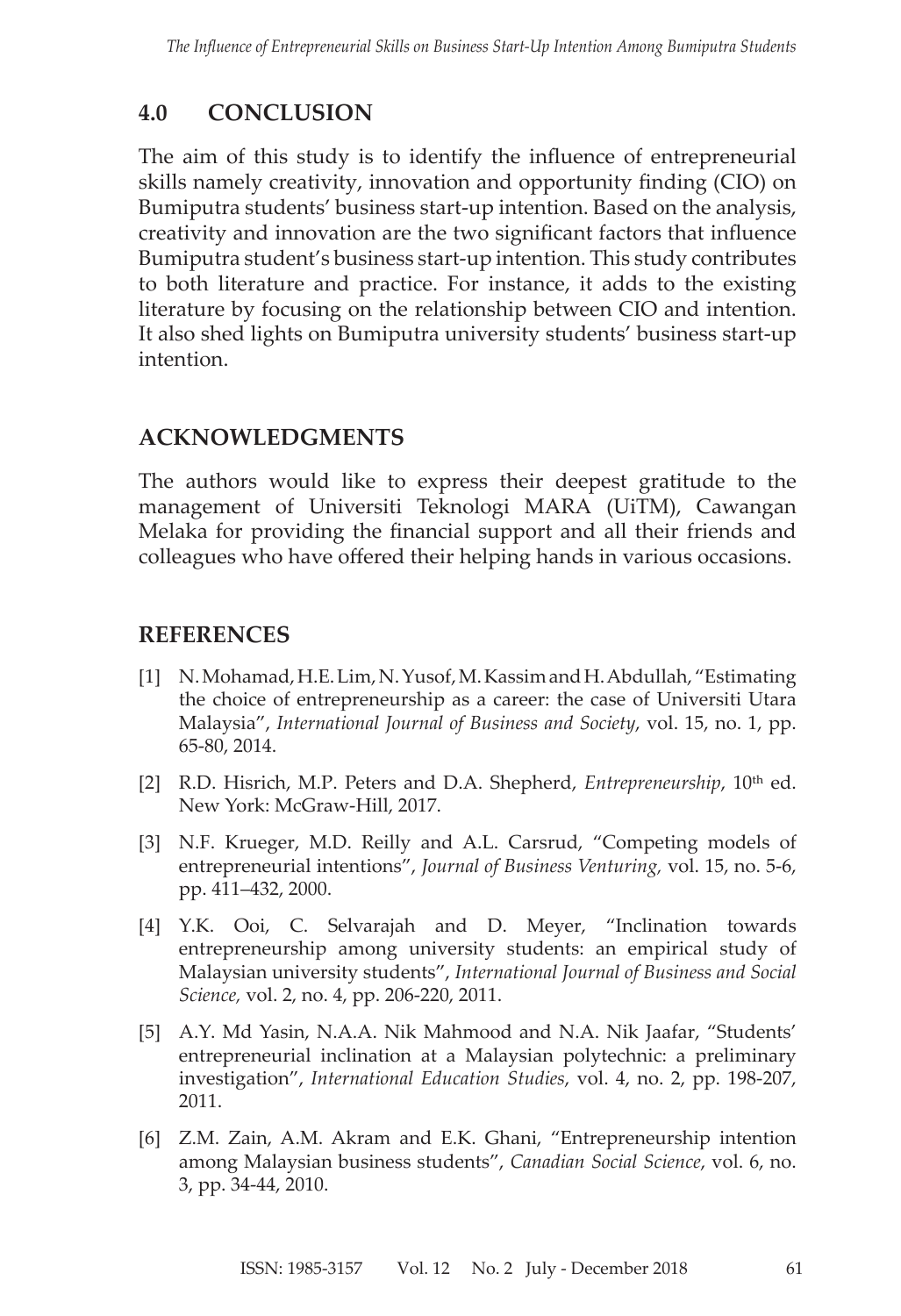- [7] T. Moi, Y.L. Adeline and M.L. Dyana, "Young adult responses to entrepreneurial intent", *Journal of Arts, Science & Commerce*, vol. 2, no. 3, pp. 37-52, 2011.
- [8] A.M. Nasurdin, N.H. Ahmad and C.E. Lin, "Examining a model of entrepreneurial intention among Malaysians using SEM procedure", *European Journal of Scientific Research*, vol. 33, no. 2, pp. 365-373, 2009.
- [9] C. Boulton and P. Turner, *Mastering Business in Asia: Entrepreneurship.*  Singapore: John Wiley and Sons, 2005.
- [10] C.L. Shook and C. Bratianu, "Entrepreneurial intent in a transitional economy: an application of the theory of planned behavior to Romanian students", *International Entrepreneurship Management Journal,* vol. 6, no. 3, pp. 231-347, 2010.
- [11] M. S. Schwartz, "Beyond the bottom line: a shifting paradigm for business," in *Doing well and good: the human face of the new capitalism,* J. Friedland, Ed. Charlotte, North Carolina: Information Age Publishing, 2009, pp. 131–147.
- [12] M. van Gelderen, M. Brand, M. van Praag, W. Bodewes, E. Poutsma and A. van Gils, "Explaining entrepreneurial intentions by means of the theory of planned behavior", *Career Development International,* vol. 13, no. 6, pp. 538-559, 2008.
- [13] J. Wu, "The impact of corporate supplier diversity programs on corporate purchasers' intention to purchase from women-owned enterprises: an empirical test", *Business & Society*, vol. 49, no. 2, pp. 359-380, 2010.
- [14] H.C. Koh, "Testing hypotheses of entrepreneurial characteristics: a study of Hong Kong MBA students", *Journal of Managerial Psychology*, vol. 11, no. 3, pp. 12-25, 1996.
- [15] M. Botha, G. Nieman and J. van Vuuren, "Enhancing female entrepreneurship by enabling access to skills", *Entrepreneurship Management,* vol. 2, no. 4, pp. 479-493, 2006.
- [16] M. Botha, G. Nieman and J. van Vuuren, "Measuring the effectiveness of the Women Entrepreneurship Programme on potential, start-up and established women entrepreneurs in South Africa", *South African Journal of Economic and Management Sciences*, vol. 10, no. 2, pp. 163-183, 2007.
- [17] F. Linan, "Skill and value perceptions: how do they affect entrepreneurial intentions?", *International Entrepreneurship and Management Journal,* vol. 4, no. 3, pp. 257-272, 2008.
- [18] J.A. Timmons, *New Venture Creation*, 5th ed. Burr Ridge: Irwin McGraw‐ Hill, 1999.
- [19] L.A. Marques and C. Albuquerque, "Entrepreneurship education and the development of young people life competencies and skills", ACRN *Journal of Entrepreneurship Perspectives*, vol. 1, no. 2, pp. 55-68, 2012.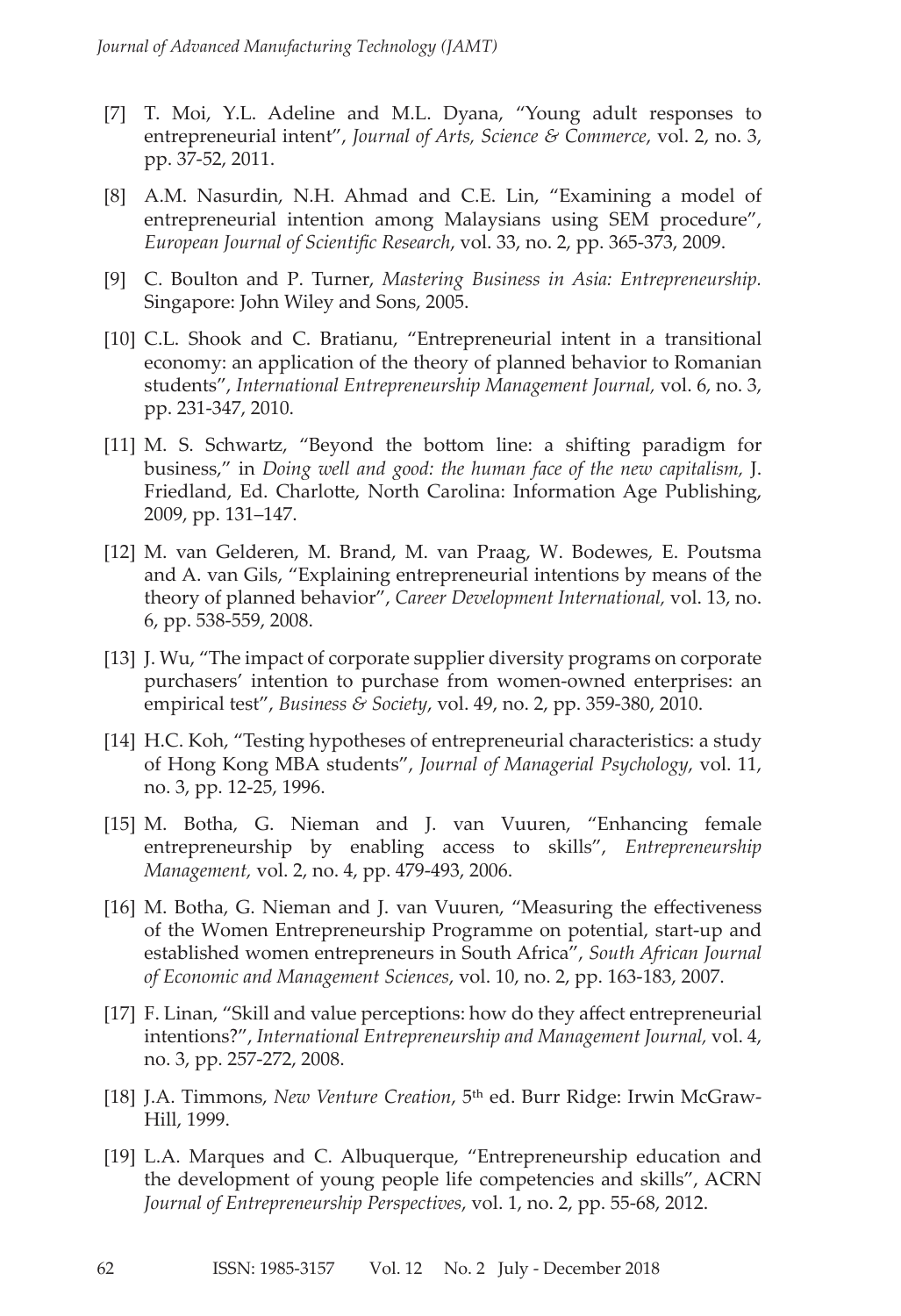- [20] S. S. Adeyemo, "Understanding and acquisition of entrepreneurial skills: a pedagogical re-orientation for classroom teacher in science education", *Journal of Turkish Science Education*, vol. 6, no. 3, pp. 57-65, 2009.
- [21] M. Lackeus, "Developing entrepreneurial competencies: an action-based approach and classification in education", M.S. Thesis, Department of Technology Management and Economics, Chalmers University of Technology, Gothenburg, Sweden, 2013.
- [22] J. Chang and A. Rieple, "Assessing students' entrepreneurial skills development in live projects", *Journal of Small Business and Enterprise Development*, vol. 20, no. 1, pp. 225-241, 2013.
- [23] A. Hofer, *Promoting successful graduate entrepreneurship at the Technical University Ilmenau, Germany.* Paris: OECD Publishing, 2013.
- [24] L. Pittaway and J. Cope, "Simulating entrepreneurial learning: integrating experiential and collaborative approaches to learning", *Management Learning*, vol. 38, no. 2, pp. 211-233, 2007.
- [25] C. Claudia, "The role of extracurricular activities and their impact on learning process", *Management*, vol. 26, no. 125, pp. 1143-1148, 2014.
- [26] T.M. Cooney, *Entrepreneurship skills for growth-oriented businesses*. Copenhagen: Danish Business Authority, 2012.
- [27] H. Oosterbeek, M. Praag and A. Ijsselstein, "The impact of entrepreneurship education on entrepreneurship skills and motivation", *European Economic Review*, vol. 54, no. 3, pp. 442-454, 2010.
- [28] A.J. Antonites and J.J. van Vuuren, "Inducing entrepreneurial creativity, innovation and opportunity-finding skills", *South African Journal of Economic and Management Sciences*, vol. 8, no. 3, pp. 255-271, 2005.
- [29] C. Mihaly, "Flow and creativity", *NAMTA Journal*, vol. 22, no. 2, pp. 60- 97, 1997.
- [30] R.F. Hurley and G.T.M. Hult, "Innovation, market orientation, and organizational learning: an integration and empirical examination", *The Journal of Marketing,* vol. 62, no. 3, pp. 42-54, 1998.
- [31] F. Damanpour, "Organizational innovation: a meta-analysis of effects of determinants and moderators", *Academy of Management Journal,* vol. 34, no. 3, pp. 555-590, 1991.
- [32] K.K. Sarri, I.L. Bakouros and E. Petridou, "Entrepreneur training for creativity and innovation", *Journal of European Industrial Training,* vol. 34, no. 3, pp. 270-288, 2010.
- [33] D.L. Bolton and M.D. Lane, "Individual entrepreneurial orientation: development of a measurement instrument", *Education + Training,* vol. 54, no. 2/3, pp. 219–233, 2012.